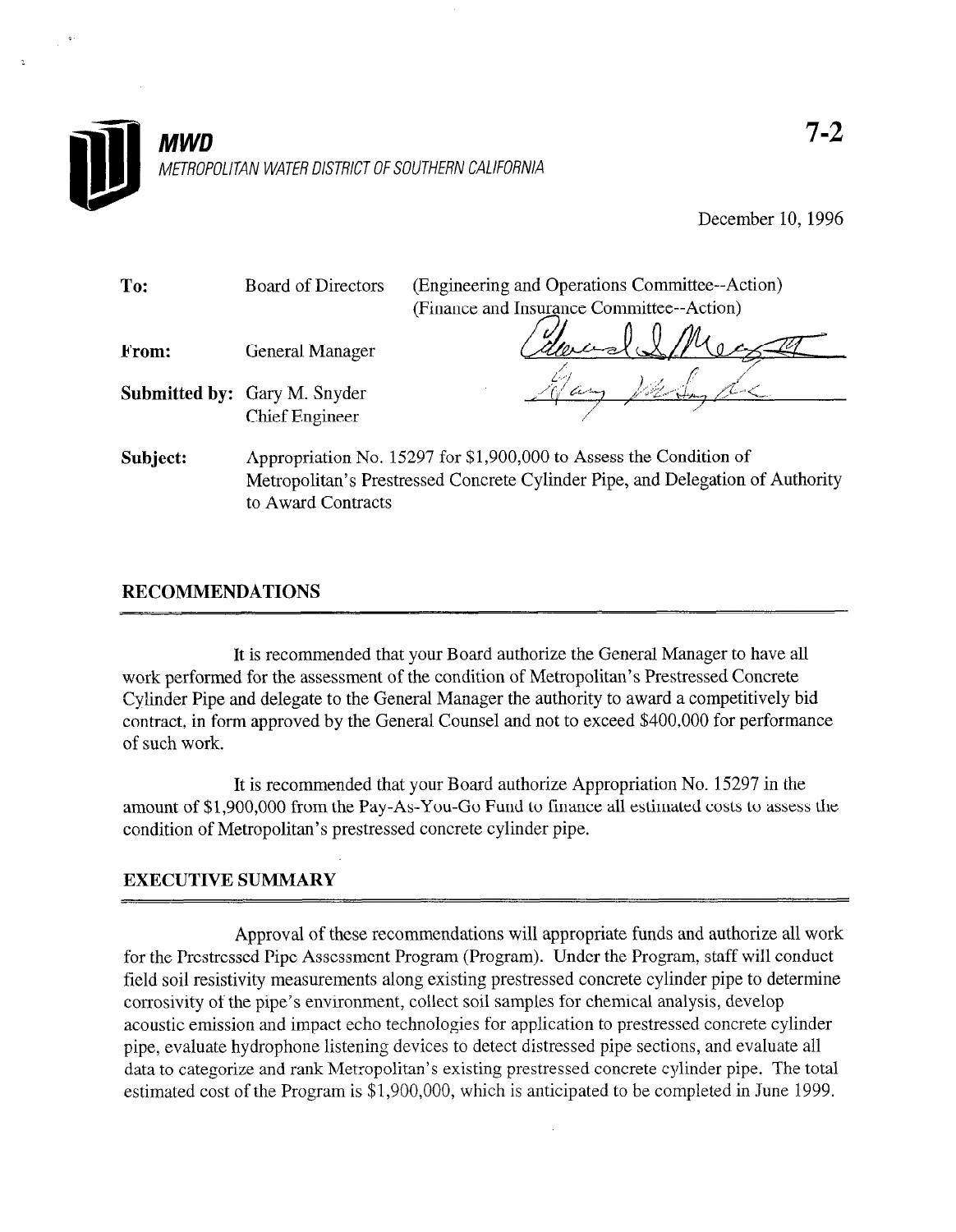### CAPITAL FUNDING REQUEST

| <b>Project Name:</b><br>Assess the Condition of Metropolitan's Prestressed Concrete Cylinder Pipe        |       |                                                               |            |                                                         |  |  |  |  |
|----------------------------------------------------------------------------------------------------------|-------|---------------------------------------------------------------|------------|---------------------------------------------------------|--|--|--|--|
| Appropriation No.                                                                                        | 15297 | <b>Funding Request No.:</b>                                   | <b>New</b> | <b>Amount:</b><br>\$1,900,000                           |  |  |  |  |
| <b>Source of Funds:</b><br>Pay-As-You-Go Fund                                                            |       |                                                               |            |                                                         |  |  |  |  |
| <b>FY 96/97 Budget:</b><br>⊠<br>@\$268,000<br>No<br>Yes<br>$\mathbf{L}$                                  |       |                                                               |            | Capital Program: 5-0602-31<br>Page No. Reference: 24    |  |  |  |  |
| Meet Water Demands<br>Mandated By Law<br>⊠<br>Asset Protection/Risk Mgt.<br>⊠<br>Cost Avoidance<br>Other |       | <b>Project Justification and Type:</b> (check all applicable) | ⊠          | New Facility<br>Replacement<br>Expansion<br>Improvement |  |  |  |  |

### PROJECT DESCRIPTION

Metropolitan owns and operates approximately 170 miles of prestressed concrete cylinder pipe (PCCP) which was installed between 1965 and 1985. Pipe diameters range from 54 to 201 inches, and the pipelines are located in both remote rights-of-way, and dense urban areas. PCCP is fabricated with reinforcing wire that is prestressed to 160,000 psi and operating pressures on some of these pipelines can reach in excess of 280 psi. Because of the vulnerability of PCCP to damage and corrosion to the prestressed wire, which may result in catastrophic failure of the pipe and its location in highly populated areas, it is prudent to have a good inspection and continuous monitoring program.

Although Metropolitan maintains an aggressive corrosion monitoring program for PCCP, conventional monitoring techniques are not always reliable for locating small defects or small severely corroded areas. These deficiencies can lead to a catastrophic failure of the pipe. As a result, it is proposed that staff institute a program to categorize the condition of Metropolitan's PCCP, and to evaluate and develop alternative pipe monitoring techniques and instrumentation. This program would include the following: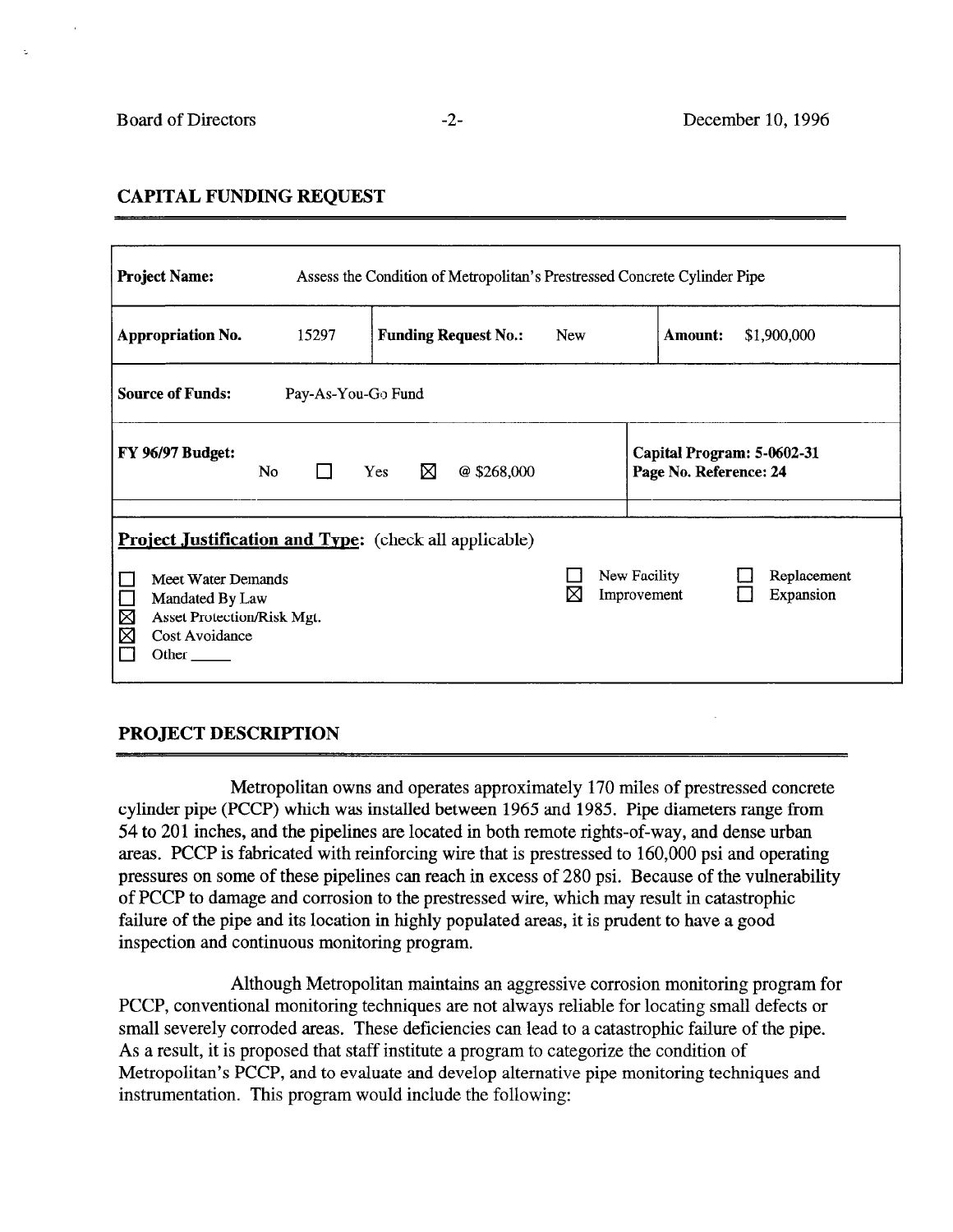- Soil Resistivity Measurements—Soil resistivity measurements are conducted to determine the corrosivity of the surrounding soil of a buried structure. These measurements accurately depict the severity of corrosion that will take place on steel. There is no available soils data for approximately 60 percent of Metropolitan's PCCP. This missing data will be obtained and, with existing data, will be used to identify and categorize pipelines at risk due to corrosive soils.
- Soil Sampling and Analysis—After the soil resistivity data is analyzed and pipelines are categorized, soil samples will be obtained in the most corrosive areas to determine the soil's chemical content. The chemical analyses will further determine the corrosiveness of the soil to steel; and more importantly, will determine the aggressiveness of the soil to concrete. This analysis is important since PCCP relies on a mortar cover over the prestressing wires to inhibit corrosion.
- <sup>l</sup>Develop Acoustic Emission (AE) and Impact Echo (IE) Technology for PCCP Inspection—Acoustic emission and impact echo technologies are used successfully to locate defects in storage vessels and reinforced concrete structures. Staff has modified the two technologies and their instrumentation to locate distressed areas on PCCP. Initial research work has been extremely promising. Additional work is required however, to further advance the application of these technologies for PCCP.
- **Evaluate Hydrophone Listening Devices—The Bureau of Reclamation is adapting** hydrophonic technology, originally developed by the Department of the Navy, for PCCP monitoring. This technology uses listening devices (hydrophones) which are suspended in the flow stream of a pipeline. The hydrophones pick up sounds emanating from the PCCP. The sounds are recorded, processed, and analyzed. Depending on the type and frequency of the sounds emitted, it is possible to determine and locate areas of corrosion, delaminated concrete, and broken prestressed wires. Currently there are only two firms in the USA working with hydrophonic technology. This program will evaluate both firms and their systems to determine their efficacy.

This letter also seeks your Board's approval and delegation of authority to the General Manager to award a competitively bid contract provided that it is in a form approved by the General Counsel and does not exceed \$400,000.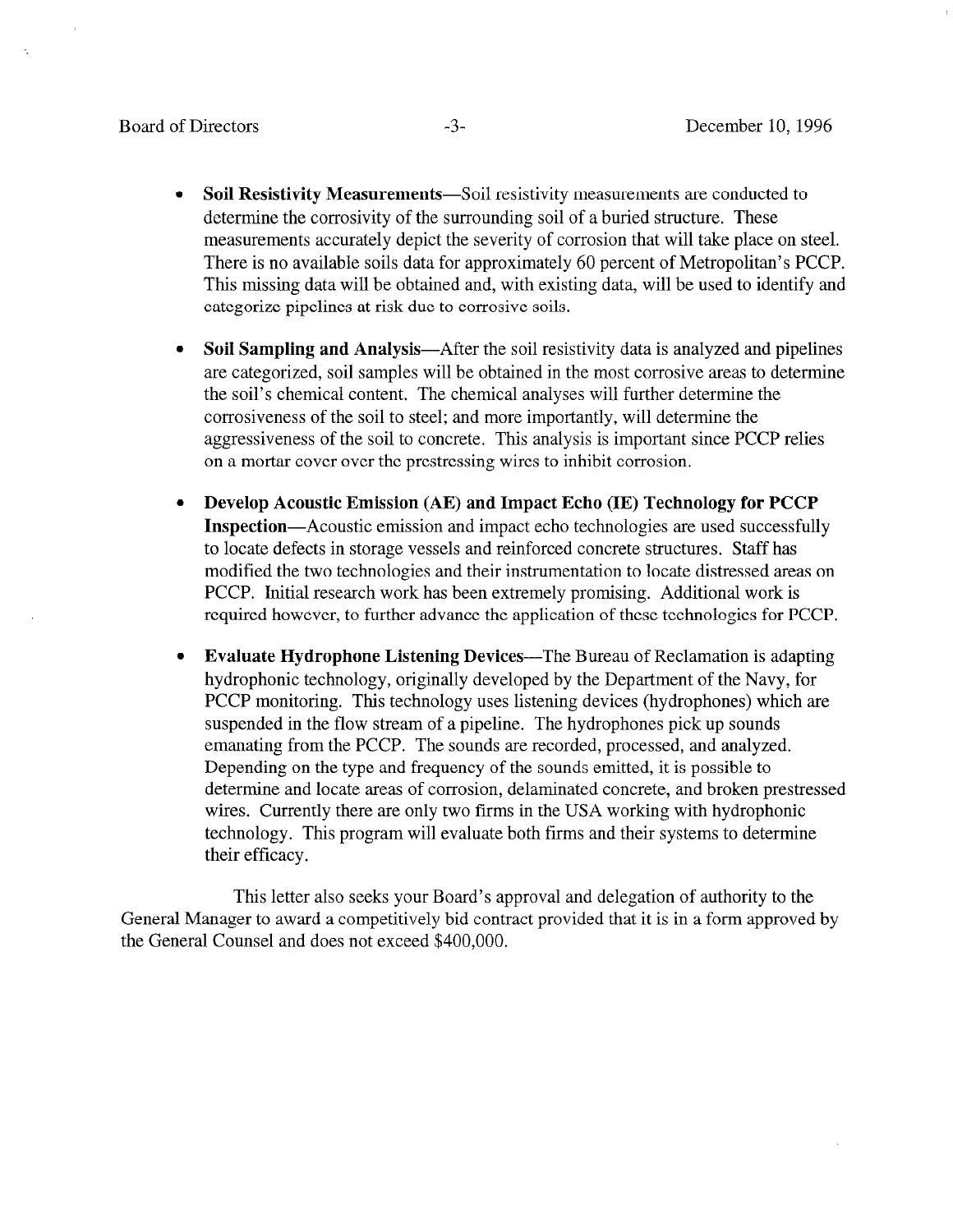## BENEFIT (NARRATIVE FOR DIRECT AND OTHER BENEFITS)

The primary purpose of this Program is to minimize the chance of a catastrophic failure along Metropolitan's PCCP pipelines. Also, if these inspection technologies prove reliable, it will eliminate the need for frequent internal PCCP inspections. This will also minimize the costs associated with the inspections including: pipeline shutdowns; dewatering costs; revenue loss due to lost water sales during shutdowns; and labor of Metropolitan forces while shutting down, dewatering, and inspecting the pipelines.

| <b>PROJECT PLAN:</b>              |                                 |                         |                             |          |          |                 |
|-----------------------------------|---------------------------------|-------------------------|-----------------------------|----------|----------|-----------------|
| <b>PHASE</b>                      | <b>ESTIMATED</b><br><b>COST</b> | $\%$<br><b>COMPLETE</b> | <b>COST THRU</b><br>Nov. 96 | FY 96/97 | FY 97/98 | <b>FY 98/99</b> |
| Study                             | \$<br>92,000                    | 15%                     | \$13,500                    |          |          |                 |
| Data Collection and<br>Evaluation | \$1,519,000                     | $0\%$                   | \$0                         |          |          |                 |
| Contingency                       | 289,000<br>\$                   | $\%$                    | \$0                         |          |          |                 |
| <b>TOTAL</b>                      | \$1,900,000                     |                         | \$13,500                    |          |          |                 |

## ALTERNATIVES TO PROPOSED ACTION

The alternative of continuing with only conventional monitoring for PCCP exposes Metropolitan to greater risk of PCCP failure.

## CEQA COMPLIANCEYENVIRONMENTAL DOCUMENTATION

The proposed action is categorically exempt under the California Environmental Quality Act because it consists of data collection, research, experimental management, and resource evaluation activities which do not result in a serious or major disturbance to an environmental resource (State CEQA Guidelines Section 15306).

SL\mg:rev 10 (PCCP.doc) Attachment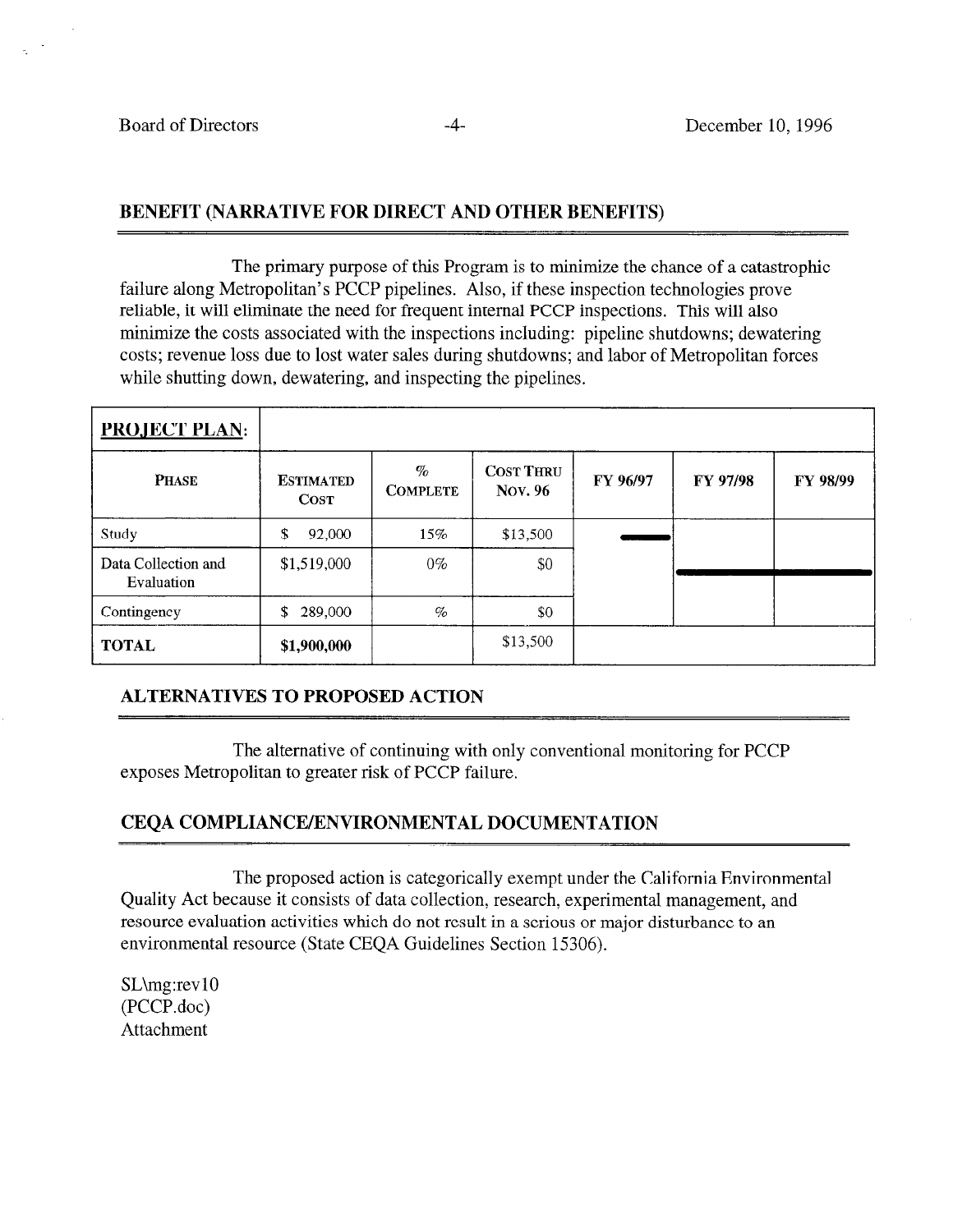**Attachment** 

# FINANCIAL STATEMENT

 $\sim 10^{11}$ 

The breakdown of the total estimated costs to assess the condition of Metropolitan Prestressed Concrete Cylinder Pipe is as follows:

 $\hat{\mathcal{A}}$ 

 $\frac{1}{2} \left( \frac{1}{2} \right)^{2} \frac{1}{2} \frac{d^2}{dx^2}$ 

|                                                                                                      | <b>Estimated Cost</b>           |
|------------------------------------------------------------------------------------------------------|---------------------------------|
| Labor:<br>Corrosion Engineering/Technical Service:<br>Program Implementation, Data Collection &      |                                 |
| Categorization, Analysis and Program Administration<br>District Forces: Fabrication/Installation     | \$<br>590,000<br><u>66,000</u>  |
|                                                                                                      |                                 |
| <b>Total Labor</b>                                                                                   | \$<br>656,000                   |
| <b>Materials and Supplies</b><br><b>Incidental Expenses</b><br><b>Operating Equipment Use/Rental</b> | \$<br>115,000<br>6,000<br>8,000 |
| Consultant Services (A. E.& Hydrophone)                                                              | 110,000                         |
| Contracts (Soil sample)                                                                              | 365,000                         |
| <b>Administrative Overhead</b>                                                                       | 351,000                         |
| Contingency                                                                                          | 289,000                         |
| <b>Project Total</b>                                                                                 | \$1,900,000                     |
| Projected Expenditure of Funds:<br>Through Fiscal Year 1996/97                                       | \$<br>268,000                   |
| Fiscal Year 1997/98                                                                                  | 861,000                         |
| Fiscal Year 1998/99                                                                                  | 482,000                         |
| Contingency                                                                                          | 289,000                         |
| <b>Total</b>                                                                                         | \$1,900,000                     |
| Source of Funds:<br>Pay-As-You-Go Fund                                                               |                                 |
| Capital Program For FY 1996/97 (Program No. 5-0602-31)                                               |                                 |
| <b>Total Program Estimate</b><br>Program Estimate for FY 1996/97                                     | \$1,900,000<br>268,000<br>S.    |

Class: One--Program directly related to the delivery of water, required for health and safety, or mandated by governmental requirements.